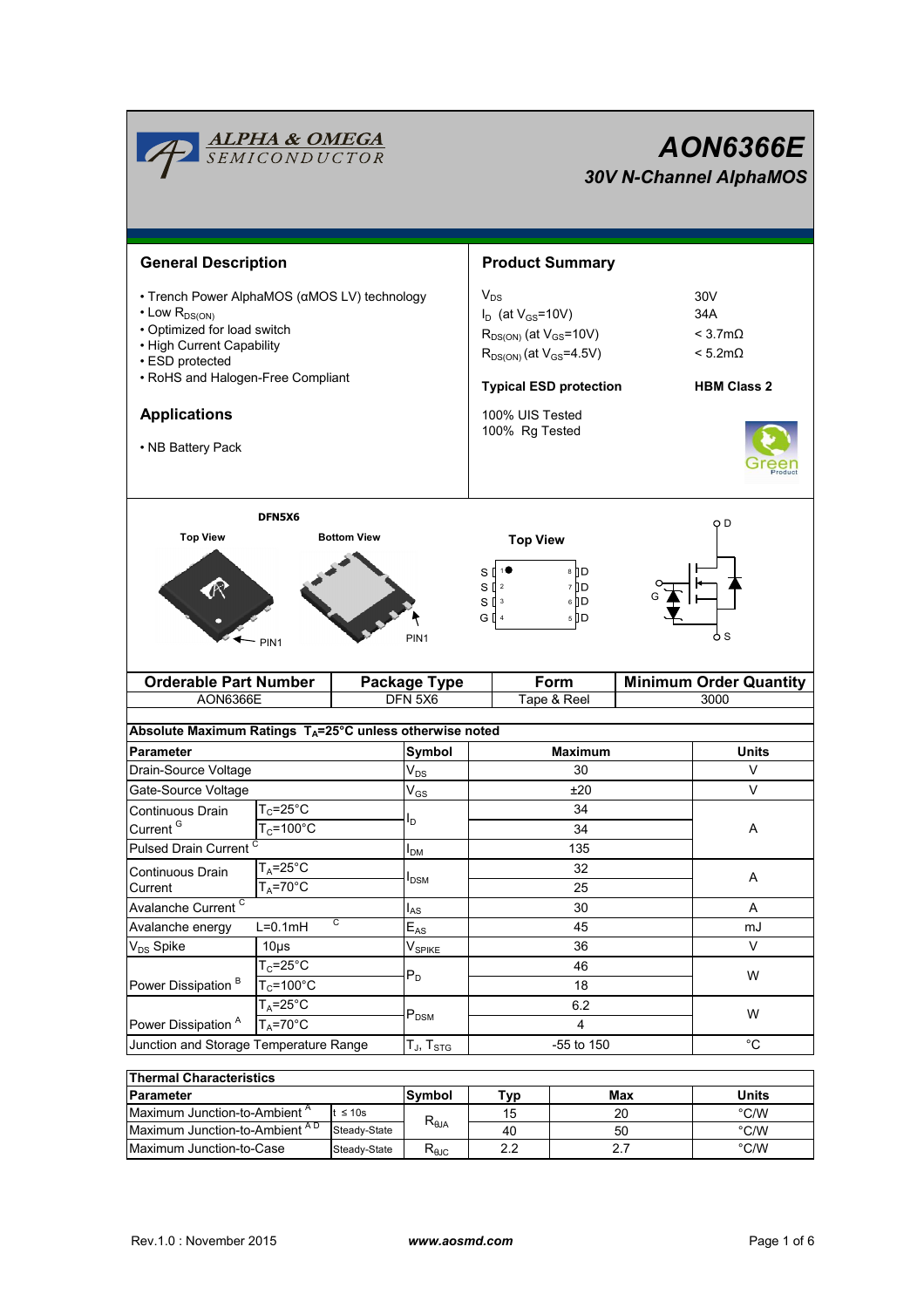

#### **Electrical Characteristics (TJ=25°C unless otherwise noted)**

| Symbol                                 | <b>Conditions</b><br>Parameter          |                                                             |                   | <b>Typ</b>     | <b>Max</b>   | <b>Units</b> |  |  |
|----------------------------------------|-----------------------------------------|-------------------------------------------------------------|-------------------|----------------|--------------|--------------|--|--|
| <b>STATIC PARAMETERS</b>               |                                         |                                                             |                   |                |              |              |  |  |
| $BV_{DSS}$                             | Drain-Source Breakdown Voltage          | $I_D = 250 \mu A$ , $V_{GS} = 0V$                           |                   |                |              | V            |  |  |
| $I_{DSS}$                              | Zero Gate Voltage Drain Current         | $V_{DS}$ =30V, $V_{GS}$ =0V                                 |                   |                | 1            | μA           |  |  |
|                                        |                                         |                                                             | $T_{\rm J}$ =55°C |                | 5            |              |  |  |
| $I_{GSS}$                              | Gate-Body leakage current               | $V_{DS}$ =0V, $V_{GS}$ = $\pm$ 20V                          |                   |                | ±10          | μA           |  |  |
| $V_{GS(th)}$                           | Gate Threshold Voltage                  | $V_{DS} = V_{GS} I_D = 250 \mu A$                           | 1.4               | 1.9            | 2.4          | v            |  |  |
| $R_{DS(ON)}$                           |                                         | $V_{GS}$ =10V, $I_{D}$ =20A                                 |                   | 3.0            | 3.7          | $m\Omega$    |  |  |
|                                        | Static Drain-Source On-Resistance       |                                                             | $T_J = 125$ °C    | 4.5            | 5.5          |              |  |  |
|                                        |                                         | $V_{GS} = 4.5V, I_D = 20A$                                  |                   | 4.1            | 5.2          | $m\Omega$    |  |  |
| $g_{FS}$                               | <b>Forward Transconductance</b>         | $V_{DS}$ =5V, $I_D$ =20A                                    |                   | 90             |              | S            |  |  |
| $V_{SD}$                               | Diode Forward Voltage                   | $I_S = 1A$ , $V_{GS} = 0V$                                  |                   | 0.68           | $\mathbf{1}$ | V            |  |  |
| $I_{\rm S}$                            | Maximum Body-Diode Continuous Current G |                                                             |                   | 34             | A            |              |  |  |
|                                        | <b>DYNAMIC PARAMETERS</b>               |                                                             |                   |                |              |              |  |  |
| $C_{\text{iss}}$                       | Input Capacitance                       |                                                             |                   | 3020           |              | pF           |  |  |
| $C_{\rm oss}$                          | Output Capacitance                      | $V_{GS}$ =0V, $V_{DS}$ =15V, f=1MHz                         |                   | 330            |              | pF           |  |  |
| $\mathbf{C}_{\text{rss}}$              | Reverse Transfer Capacitance            |                                                             |                   | 280            |              | pF           |  |  |
| R <sub>g</sub>                         | Gate resistance                         | $f = 1$ MHz                                                 |                   | $\overline{2}$ | 3            | Ω            |  |  |
|                                        | <b>SWITCHING PARAMETERS</b>             |                                                             |                   |                |              |              |  |  |
| $Q_q(10V)$                             | <b>Total Gate Charge</b>                |                                                             |                   | 57             | 80           | nC           |  |  |
| $Q_g(4.5V)$                            | <b>Total Gate Charge</b>                | $V_{GS}$ =10V, $V_{DS}$ =15V, $I_D$ =20A                    |                   | 28             | 40           | nC           |  |  |
| $Q_{gs}$                               | Gate Source Charge                      |                                                             |                   | 9.5            |              | nC           |  |  |
| $\mathsf{Q}_{\underline{\mathsf{gd}}}$ | Gate Drain Charge                       |                                                             |                   | 10             |              | nC           |  |  |
| $t_{D(0n)}$                            | Turn-On DelayTime                       |                                                             |                   | 7.5            |              | ns           |  |  |
| t,                                     | Turn-On Rise Time                       | $V_{GS}$ =10V, V <sub>DS</sub> =15V, R <sub>i</sub> =0.75Ω, |                   | 10             |              | ns           |  |  |
| $t_{D(off)}$                           | Turn-Off DelayTime                      | $R_{\text{GEN}} = 3\Omega$                                  |                   | 49             |              | ns           |  |  |
| $\mathsf{t}_{\mathsf{f}}$              | <b>Turn-Off Fall Time</b>               |                                                             |                   | 13             |              | ns           |  |  |
| $\mathsf{t}_{\mathsf{rr}}$             | Body Diode Reverse Recovery Time        | $I_F = 20A$ , di/dt=500A/us                                 |                   | 12             |              | ns           |  |  |
| $Q_{rr}$                               | Body Diode Reverse Recovery Charge      | I <sub>F</sub> =20A, di/dt=500A/us                          |                   | 20             |              | nC           |  |  |

A. The value of R<sub>θJA</sub> is measured with the device mounted on 1in<sup>2</sup> FR-4 board with 2oz. Copper, in a still air environment with T<sub>A</sub> =25° C. The Power dissipation P<sub>DSM</sub> is based on R <sub>θJA</sub> t≤ 10s and the maximum allowed junction temperature of 150°C. The value in any given application depends on

the user's specific board design.<br>B. The power dissipation P<sub>D</sub> is based on T<sub>J(MAX)</sub>=150° C, using junction-to-case thermal resistance, and is more useful in setting the upper<br>dissipation limit for cases where additional

D. The  $R_{\theta J\Delta}$  is the sum of the thermal impedance from junction to case  $R_{\theta JC}$  and case to ambient.

E. The static characteristics in Figures 1 to 6 are obtained using <300us pulses, duty cycle 0.5% max.

F. These curves are based on the junction-to-case thermal impedance which is measured with the device mounted to a large heatsink, assuming a maximum junction temperature of  $T_{J(MAX)}$ =150°C. The SOA curve provides a single pulse rating.

G. The maximum current rating is package limited.

H. These tests are performed with the device mounted on 1 in<sup>2</sup> FR-4 board with 2oz. Copper, in a still air environment with T<sub>A</sub>=25°C.

THIS PRODUCT HAS BEEN DESIGNED AND QUALIFIED FOR THE CONSUMER MARKET. APPLICATIONS OR USES AS CRITICAL COMPONENTS IN LIFE SUPPORT DEVICES OR SYSTEMS ARE NOT AUTHORIZED. AOS DOES NOT ASSUME ANY LIABILITY ARISING OUT OF SUCH APPLICATIONS OR USES OF ITS PRODUCTS. AOS RESERVES THE RIGHT TO IMPROVE PRODUCT DESIGN, FUNCTIONS AND RELIABILITY WITHOUT NOTICE.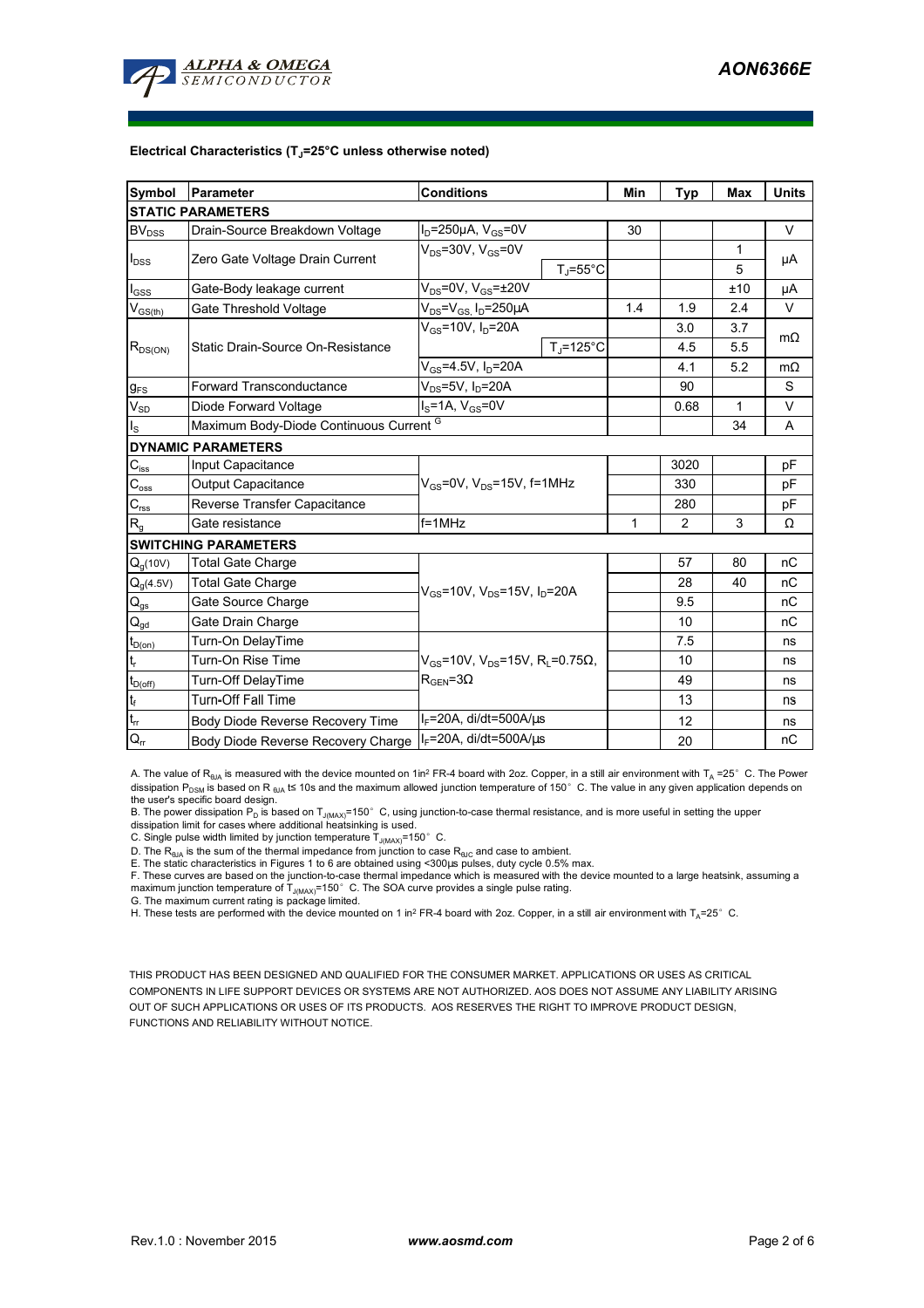

## **TYPICAL ELECTRICAL AND THERMAL CHARACTERISTICS**

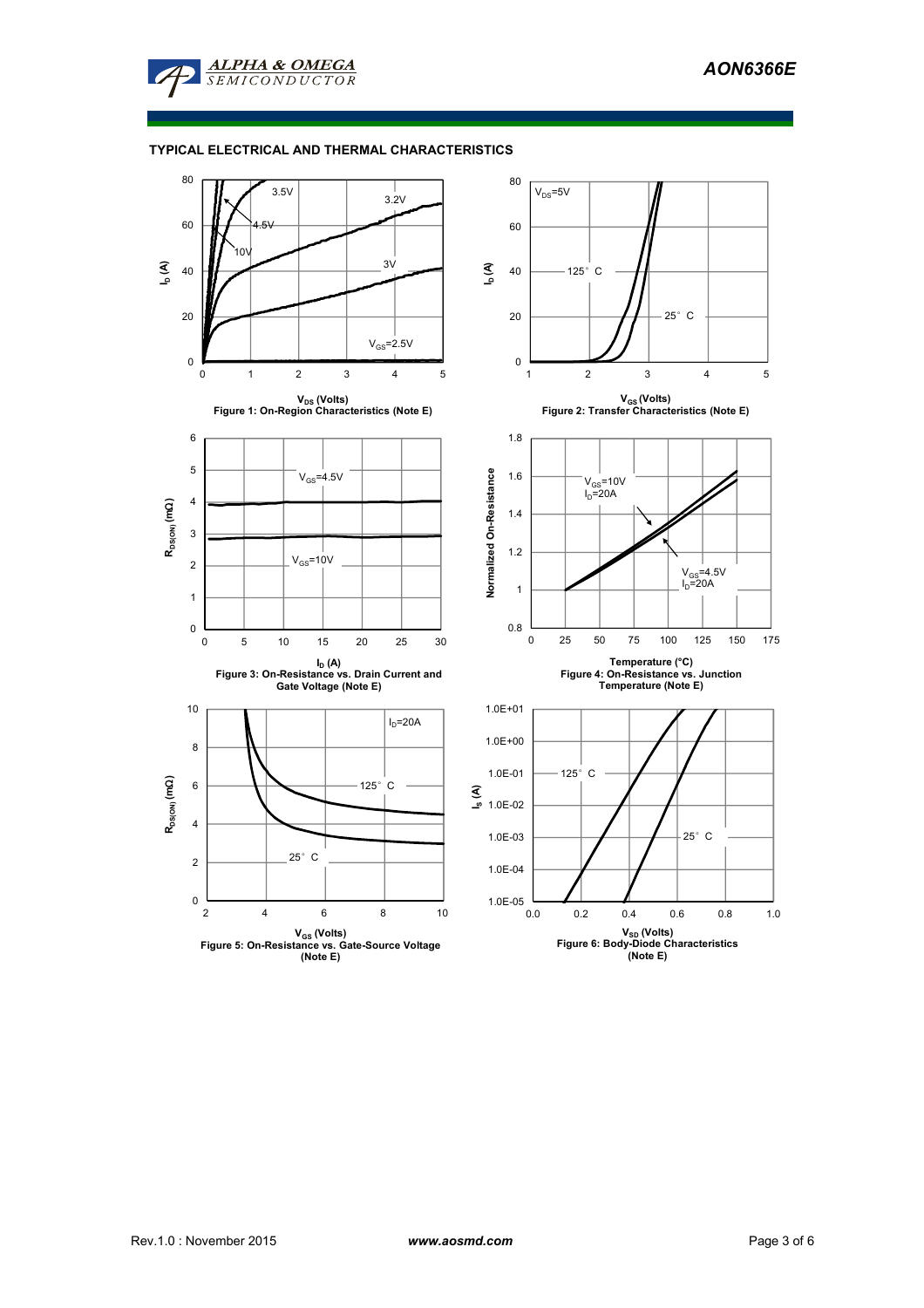

#### **TYPICAL ELECTRICAL AND THERMAL CHARACTERISTICS**

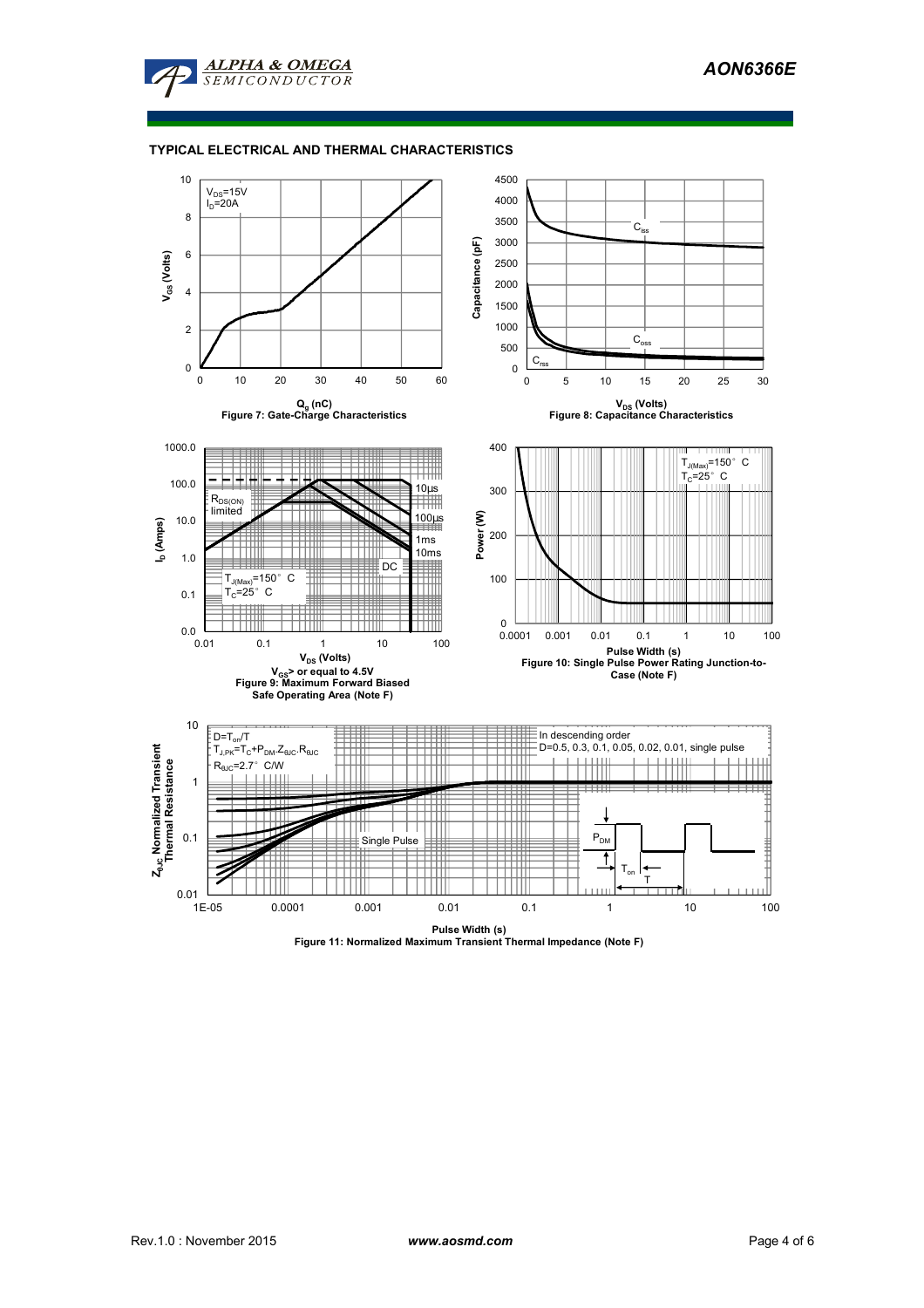

### **TYPICAL ELECTRICAL AND THERMAL CHARACTERISTICS**